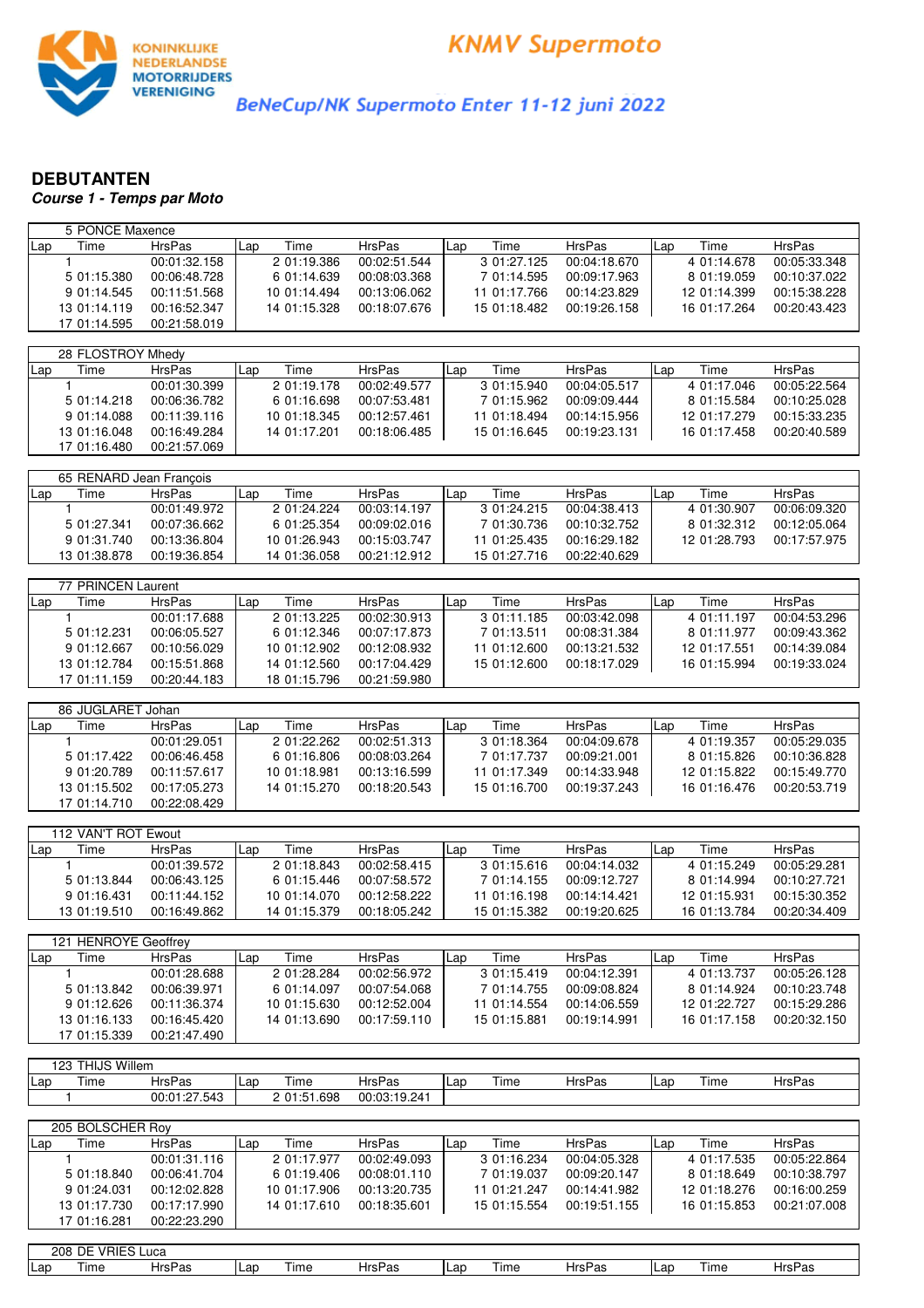|              | 00:01:44.429 | 2 01:23.476  | 00:03:07.906 | 3 01:18.820  | 00:04:26.726 | 4 01:15.852  | 00:05:42.579 |
|--------------|--------------|--------------|--------------|--------------|--------------|--------------|--------------|
| 5 01:16.390  | 00:06:58.969 | 6 01:14.348  | 00:08:13.317 | 7 01:14.408  | 00:09:27.725 | 8 01:16 141  | 00:10:43.867 |
| 9 01:20.757  | 00:12:04.625 | 10 01:16.505 | 00:13:21.130 | 11 01:17 153 | 00:14:38.284 | 12 01:17.685 | 00:15:55.970 |
| 13 01:15.425 | 00:17:11.395 | 14 01:14.301 | 00:18:25.696 | 15 01:14.489 | 00:19:40.186 | 16 01:28.073 | 00:21:08.259 |
| 17 01:24.333 | 00:22:32.592 |              |              |              |              |              |              |

|     | 212 TIKKEN Thomas |              |     |              |               |     |              |               |     |              |               |
|-----|-------------------|--------------|-----|--------------|---------------|-----|--------------|---------------|-----|--------------|---------------|
| Lap | ime               | HrsPas       | Lap | Time         | <b>HrsPas</b> | Lap | Time         | <b>HrsPas</b> | Lap | Time         | <b>HrsPas</b> |
|     |                   | 00:01:44.198 |     | 2 01:26.455  | 00:03:10.653  |     | 3 01:20.380  | 00:04:31.034  |     | 4 01:20.176  | 00:05:51.210  |
|     | 5 01:19.322       | 00:07:10.532 |     | 6 01:26.996  | 00:08:37.529  |     | 7 01:19.871  | 00:09:57.400  |     | 8 01:21.480  | 00:11:18.881  |
|     | 9 01:25.028       | 00:12:43.909 |     | 10 01:20.324 | 00:14:04.233  |     | 11 01:20.305 | 00:15:24.539  |     | 12 01:26.873 | 00:16:51.413  |
|     | 13 01:21.858      | 00:18:13.272 |     | 14 01:20.014 | 00:19:33.287  |     | 15 01:19.311 | 00:20:52.598  |     | 16 01:22.206 | 00:22:14.805  |

|       | 249 SHELLENS Sander |               |     |              |               |       |              |               |     |              |               |
|-------|---------------------|---------------|-----|--------------|---------------|-------|--------------|---------------|-----|--------------|---------------|
| l Lap | Time                | <b>HrsPas</b> | Lap | Time         | <b>HrsPas</b> | . Lap | Time         | <b>HrsPas</b> | Lap | Time         | <b>HrsPas</b> |
|       |                     | 00:01:37.730  |     | 2 01:23.233  | 00:03:00.964  |       | 3 01:21.997  | 00:04:22.961  |     | 4 01:19.141  | 00:05:42.103  |
|       | 5 01:22.096         | 00:07:04.199  |     | 6 01:21.101  | 00:08:25.301  |       | 7 01:19.541  | 00:09:44.843  |     | 8 01:18.984  | 00:11:03.827  |
|       | 9 01:18.569         | 00:12:22.396  |     | 10 01:19.676 | 00:13:42.073  |       | 11 01:21.410 | 00:15:03.484  |     | 12 01:19.805 | 00:16:23.290  |
|       | 13 01:20.253        | 00:17:43.543  |     | 14 01:17.075 | 00:19:00.618  |       | 15 01:17.932 | 00:20:18.550  |     | 16 01:18.827 | 00:21:37.378  |

|     | 252 SCHELLEKENS Lars |               |     |              |               |     |              |               |      |              |              |
|-----|----------------------|---------------|-----|--------------|---------------|-----|--------------|---------------|------|--------------|--------------|
| Lap | lime                 | <b>HrsPas</b> | Lap | Time         | <b>HrsPas</b> | Lap | Time         | <b>HrsPas</b> | ILap | Time         | HrsPas       |
|     |                      | 00:02:31.396  |     | 2 01:28.920  | 00:04:00.317  |     | 3 01:36.514  | 00:05:36.831  |      | 4 01:40.926  | 00:07:17.758 |
|     | 5 01:33.393          | 00:08:51.151  |     | 6 01:36.709  | 00:10:27.861  |     | 7 01:31.485  | 00:11:59.347  |      | 8 01:32.766  | 00:13:32.114 |
|     | 9 01:33.585          | 00:15:05.699  |     | 10 01:31.089 | 00:16:36.789  |     | 11 01:36.811 | 00:18:13.600  |      | 12 01:47.994 | 00:20:01.594 |
|     | 13 01:32.655         | 00:21:34.250  |     |              |               |     |              |               |      |              |              |

|     | 255 SPENKELINK Henk |               |     |              |               |     |              |               |     |              |               |
|-----|---------------------|---------------|-----|--------------|---------------|-----|--------------|---------------|-----|--------------|---------------|
| Lap | <b>Time</b>         | <b>HrsPas</b> | Lap | Time         | <b>HrsPas</b> | Lap | Time         | <b>HrsPas</b> | Lap | Time         | <b>HrsPas</b> |
|     |                     | 00:01:25.845  |     | 2 01:17.493  | 00:02:43.338  |     | 3 01:17.979  | 00:04:01.317  |     | 4 01:17.308  | 00:05:18.626  |
|     | 5 01:16.288         | 00:06:34.914  |     | 6 01:15.704  | 00:07:50.619  |     | 7 01:16.013  | 00:09:06.632  |     | 8 01:18.559  | 00:10:25.192  |
|     | 9 01:18.480         | 00:11:43.672  |     | 10 01:18.751 | 00:13:02.424  |     | 11 01:16.653 | 00:14:19.077  |     | 12 01:16.477 | 00:15:35.555  |
|     | 13 01:16.868        | 00:16:52.423  |     | 14 01:17.266 | 00:18:09.690  |     | 15 01:16.382 | 00:19:26.072  |     | 16 01:16.778 | 00:20:42.850  |
|     | 17 01:19.041        | 00:22:01.892  |     |              |               |     |              |               |     |              |               |
|     |                     |               |     |              |               |     |              |               |     |              |               |

|       | 256 NIJKAMP Robin |               |     |              |               |     |              |               |     |              |               |
|-------|-------------------|---------------|-----|--------------|---------------|-----|--------------|---------------|-----|--------------|---------------|
| l Lap | Time              | <b>HrsPas</b> | Lap | Time         | <b>HrsPas</b> | Lan | Time         | <b>HrsPas</b> | Lap | Time         | <b>HrsPas</b> |
|       |                   | 00:01:22.159  |     | 2 01:09.652  | 00:02:31.811  |     | 3 01:11.004  | 00:03:42.816  |     | 4 01:09.786  | 00:04:52.603  |
|       | 5 01:11.116       | 00:06:03.719  |     | 6 01:09.746  | 00:07:13.466  |     | 7 01:10.476  | 00:08:23.942  |     | 8 01:09.463  | 00:09:33.406  |
|       | 9 01:09.277       | 00:10:42.683  |     | 10 01:09.664 | 00:11:52.348  |     | 11 01:09.966 | 00:13:02.314  |     | 12 01:10.951 | 00:14:13.266  |
|       | 13 01:11.215      | 00:15:24.481  |     | 14 01:11.423 | 00:16:35.905  |     | 15 01:10.182 | 00:17:46.087  |     | 16 01:12.432 | 00:18:58.520  |
|       | 17 01:11.588      | 00:20:10.108  |     | 18 01:11.082 | 00:21:21.191  |     |              |               |     |              |               |

|     | 310 ELOY Gaetan |               |     |              |               |     |              |               |            |              |              |
|-----|-----------------|---------------|-----|--------------|---------------|-----|--------------|---------------|------------|--------------|--------------|
| Lap | Time            | <b>HrsPas</b> | Lap | Time         | <b>HrsPas</b> | Lap | Time         | <b>HrsPas</b> | <b>Lap</b> | Time         | HrsPas       |
|     |                 | 00:01:45.265  |     | 2 01:26.027  | 00:03:11.292  |     | 3 01:21.628  | 00:04:32.921  |            | 4 01:21.943  | 00:05:54.864 |
|     | 5 01:26.634     | 00:07:21.499  |     | 6 01:29.180  | 00:08:50.679  |     | 7 01:25.656  | 00:10:16.336  |            | 8 01:27.830  | 00:11:44.167 |
|     | 9 01:29.370     | 00:13:13.537  |     | 10 01:25.201 | 00:14:38.739  |     | 11 01:26.797 | 00:16:05.536  |            | 12 01:24.451 | 00:17:29.988 |
|     | 13 01:23.440    | 00:18:53.428  |     | 14 01:23.385 | 00:20:16.813  |     | 15 01:22.344 | 00:21:39.158  |            |              |              |

| 333 BEKENDAM Mitchel |              |               |     |              |               |     |              |               |     |              |               |
|----------------------|--------------|---------------|-----|--------------|---------------|-----|--------------|---------------|-----|--------------|---------------|
| l Lap                | Time         | <b>HrsPas</b> | Lap | Time         | <b>HrsPas</b> | Lap | Time         | <b>HrsPas</b> | Lap | Time         | <b>HrsPas</b> |
|                      |              | 00:01:10.890  |     | 2 01:12.117  | 00:02:23.007  |     | 3 01:10.245  | 00:03:33.253  |     | 4 01:11.343  | 00:04:44.596  |
|                      | 5 01:16.123  | 00:06:00.719  |     | 6 01:11.144  | 00:07:11.864  |     | 7 01:11.433  | 00:08:23.297  |     | 8 01:10.151  | 00:09:33.448  |
|                      | 9 01:09.702  | 00:10:43.151  |     | 10 01:12.176 | 00:11:55.327  |     | 11 01:11.266 | 00:13:06.594  |     | 12 01:10.628 | 00:14:17.223  |
|                      | 13 01:12.205 | 00:15:29.428  |     | 14 01:19.086 | 00:16:48.515  |     | 15 01:11.551 | 00:18:00.067  |     | 16 01:11.133 | 00:19:11.200  |
|                      | 17 01:10.900 | 00:20:22.101  |     | 18 01:11.458 | 00:21:33.560  |     |              |               |     |              |               |

|     | 413 KAPUSI Kilesse |              |      |                         |              |             |           |              |     |                                      |                     |  |  |
|-----|--------------------|--------------|------|-------------------------|--------------|-------------|-----------|--------------|-----|--------------------------------------|---------------------|--|--|
| Lap | ime                | HrsPas       | .Lap | lime                    | HrsPas       | . or<br>Lal | 'ime      | HrsPas       | Lar | lime                                 | <b>HrsPas</b>       |  |  |
|     |                    | 00:01:16.483 |      | . 357<br>01:11<br>ںں. ا | 00:02:27.841 |             | 01:10.229 | 00:03:38.070 |     | <b>836</b><br>$\sqrt{52}$<br>.JJ.UJU | :31.906<br>00:21:31 |  |  |

| 469 BRAHY Lionel Jean |              |               |     |              |               |     |              |               |     |              |               |
|-----------------------|--------------|---------------|-----|--------------|---------------|-----|--------------|---------------|-----|--------------|---------------|
| l Lap                 | <b>l</b> ime | <b>HrsPas</b> | Lap | Time         | <b>HrsPas</b> | Lap | Time         | <b>HrsPas</b> | Lap | Time         | <b>HrsPas</b> |
|                       |              | 00:01:54.663  |     | 2 01:22.294  | 00:03:16.958  |     | 3 01:25.440  | 00:04:42.398  |     | 4 01:22.607  | 00:06:05.006  |
|                       | 5 01:21.689  | 00:07:26.695  |     | 6 01:23.392  | 00:08:50.088  |     | 7 01:21.742  | 00:10:11.830  |     | 8 01:20.982  | 00:11:32.813  |
|                       | 9 01:43.761  | 00:13:16.575  |     | 10 01:26.221 | 00:14:42.796  |     | 11 01:24.596 | 00:16:07.392  |     | 12 01:24.516 | 00:17:31.909  |
|                       | 13 01:23.321 | 00:18:55.230  |     | 14 01:22.797 | 00:20:18.027  |     | 15 01:27.893 | 00:21:45.921  |     |              |               |

|     | 587 VALK Gert-Jan |               |     |              |               |     |              |               |      |              |               |
|-----|-------------------|---------------|-----|--------------|---------------|-----|--------------|---------------|------|--------------|---------------|
| Lap | Time              | <b>HrsPas</b> | ∟ap | Time         | <b>HrsPas</b> | Lap | Time         | <b>HrsPas</b> | ILap | Time         | <b>HrsPas</b> |
|     |                   | 00:01:23.083  |     | 2 01:14.931  | 00:02:38.014  |     | 3 01:14.099  | 00:03:52.114  |      | 4 01:13.055  | 00:05:05.169  |
|     | 5 01:12.053       | 00:06:17.222  |     | 6 01:12.621  | 00:07:29.843  |     | 7 01:15.166  | 00:08:45.009  |      | 8 01:12.819  | 00:09:57.829  |
|     | 9 01:13.810       | 00:11:11.639  |     | 10 01:14.307 | 00:12:25.947  |     | 11 01:14.976 | 00:13:40.923  |      | 12 01:15.062 | 00:14:55.986  |
|     | 13 01:13.864      | 00:16:09.850  |     | 14 01:14.743 | 00:17:24.594  |     | 15 01:14.645 | 00:18:39.239  |      | 16 01:13.049 | 00:19:52.289  |
|     | 17 01:15.992      | 00:21:08.281  |     | 18 01:19.444 | 00:22:27.725  |     |              |               |      |              |               |

|     | 777 WORNER Marc |               |      |             |              |     |             |               |       |              |               |  |  |
|-----|-----------------|---------------|------|-------------|--------------|-----|-------------|---------------|-------|--------------|---------------|--|--|
| Lap | --<br>lime      | <b>HrsPas</b> | -Lap | ime         | HrsPas       | Lap | Lime        | <b>HrsPas</b> | l Lap | Time         | <b>HrsPas</b> |  |  |
|     |                 | 00:01:35.355  |      | 2 01:22.771 | 00:02:58.126 |     | 3 01:22.370 | 00:04:20.497  |       | $-01:20.643$ | 00:05:41.141  |  |  |